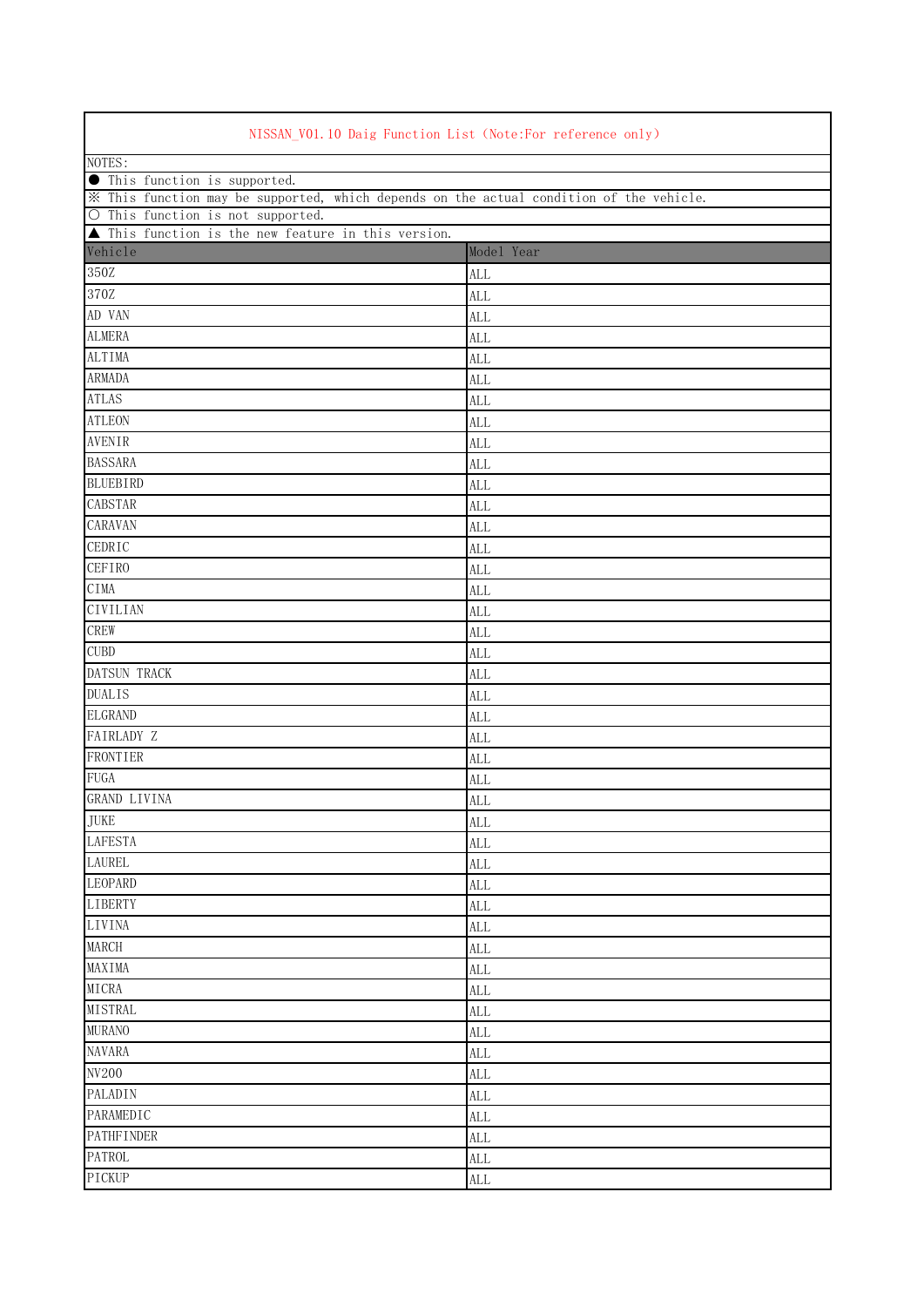| PRAIRIE                 | <b>ALL</b> |           |            |           |  |  |  |
|-------------------------|------------|-----------|------------|-----------|--|--|--|
| PRESAGE                 | <b>ALL</b> |           |            |           |  |  |  |
| PRESEA                  | <b>ALL</b> |           |            |           |  |  |  |
| <b>PRESIDENT</b>        | <b>ALL</b> |           |            |           |  |  |  |
| PRIMERA                 | <b>ALL</b> |           |            |           |  |  |  |
| <b>PULSAR</b>           | <b>ALL</b> |           |            |           |  |  |  |
| QASHQAI                 | ALL        |           |            |           |  |  |  |
| QUEST                   | ALL        |           |            |           |  |  |  |
| <b>RASHEEN</b>          | <b>ALL</b> |           |            |           |  |  |  |
| <b>RNESSA</b>           | <b>ALL</b> |           |            |           |  |  |  |
| <b>ROGUE</b>            | <b>ALL</b> |           |            |           |  |  |  |
| <b>SAFARI</b>           | <b>ALL</b> |           |            |           |  |  |  |
| <b>SENTRA</b>           | ALL        |           |            |           |  |  |  |
| <b>SERENA</b>           | ALL        |           |            |           |  |  |  |
| <b>SILVIA</b>           | <b>ALL</b> |           |            |           |  |  |  |
| <b>SKYLINE</b>          | ALL        |           |            |           |  |  |  |
| <b>STAGEA</b>           | <b>ALL</b> |           |            |           |  |  |  |
| <b>SUNNY</b>            | <b>ALL</b> |           |            |           |  |  |  |
| <b>SYLPHY</b>           | <b>ALL</b> |           |            |           |  |  |  |
| <b>TEANA</b>            | <b>ALL</b> |           |            |           |  |  |  |
| <b>TERRANO</b>          | <b>ALL</b> |           |            |           |  |  |  |
| TIIDA                   | <b>ALL</b> |           |            |           |  |  |  |
| <b>TINO</b>             | <b>ALL</b> |           |            |           |  |  |  |
| <b>TITAN</b>            | <b>ALL</b> |           |            |           |  |  |  |
| <b>TSURU</b>            | <b>ALL</b> |           |            |           |  |  |  |
| <b>URVAN</b>            | <b>ALL</b> |           |            |           |  |  |  |
| <b>VERSA</b>            | <b>ALL</b> |           |            |           |  |  |  |
| WINGROAD                | <b>ALL</b> |           |            |           |  |  |  |
| X-TRAIL                 | <b>ALL</b> |           |            |           |  |  |  |
| <b>XTERRA</b>           | <b>ALL</b> |           |            |           |  |  |  |
| Systemlist              | EcuInfo.   | ReadCodes | EraseCodes | LiveData  |  |  |  |
| Engine                  | U          | ●         | c          | $\bullet$ |  |  |  |
| Transmission            | $\bullet$  | $\bullet$ | $\bullet$  | $\bullet$ |  |  |  |
| <b>ABS</b>              |            |           |            |           |  |  |  |
| Air Bag                 | e          | 0         | 0          | 0         |  |  |  |
| Meter/M&A               |            | O         | $\bullet$  | ●         |  |  |  |
| SUB Meter               | O          | 0         | Œ          | ●         |  |  |  |
| EPS/DAST 3              |            | ●         | ●          | $\bullet$ |  |  |  |
| Air Pressure Monitor    | ۸          | 0         | 0          | $\bullet$ |  |  |  |
| <b>HVAC</b>             |            | ●         | $\bullet$  | ●         |  |  |  |
| <b>BCM</b>              | 0          | $\bullet$ | $\bullet$  | $\bullet$ |  |  |  |
| Motor Control           | 0          | ●         | $\bullet$  | $\bullet$ |  |  |  |
| ICC/ADAS                |            | 0         | ●          | ●         |  |  |  |
| All Mode AWD/4WD        | $\bullet$  | ●         | ●          | ●         |  |  |  |
| $E-4WD$                 |            | 0         | O          | 0         |  |  |  |
| 4WAS (MAIN) / RAS/HICAS |            | ●         | ●          | ●         |  |  |  |
| 4WAS (Front)            |            |           |            | ●         |  |  |  |
| Difference Lock         | D          | ●         | $\bullet$  | ●         |  |  |  |
| CAN Gateway             |            |           | O          | $\bullet$ |  |  |  |
| Accele Pedal ACT        | 0          | 0         | $\bullet$  | $\bullet$ |  |  |  |
| <b>Brake</b>            |            |           |            |           |  |  |  |